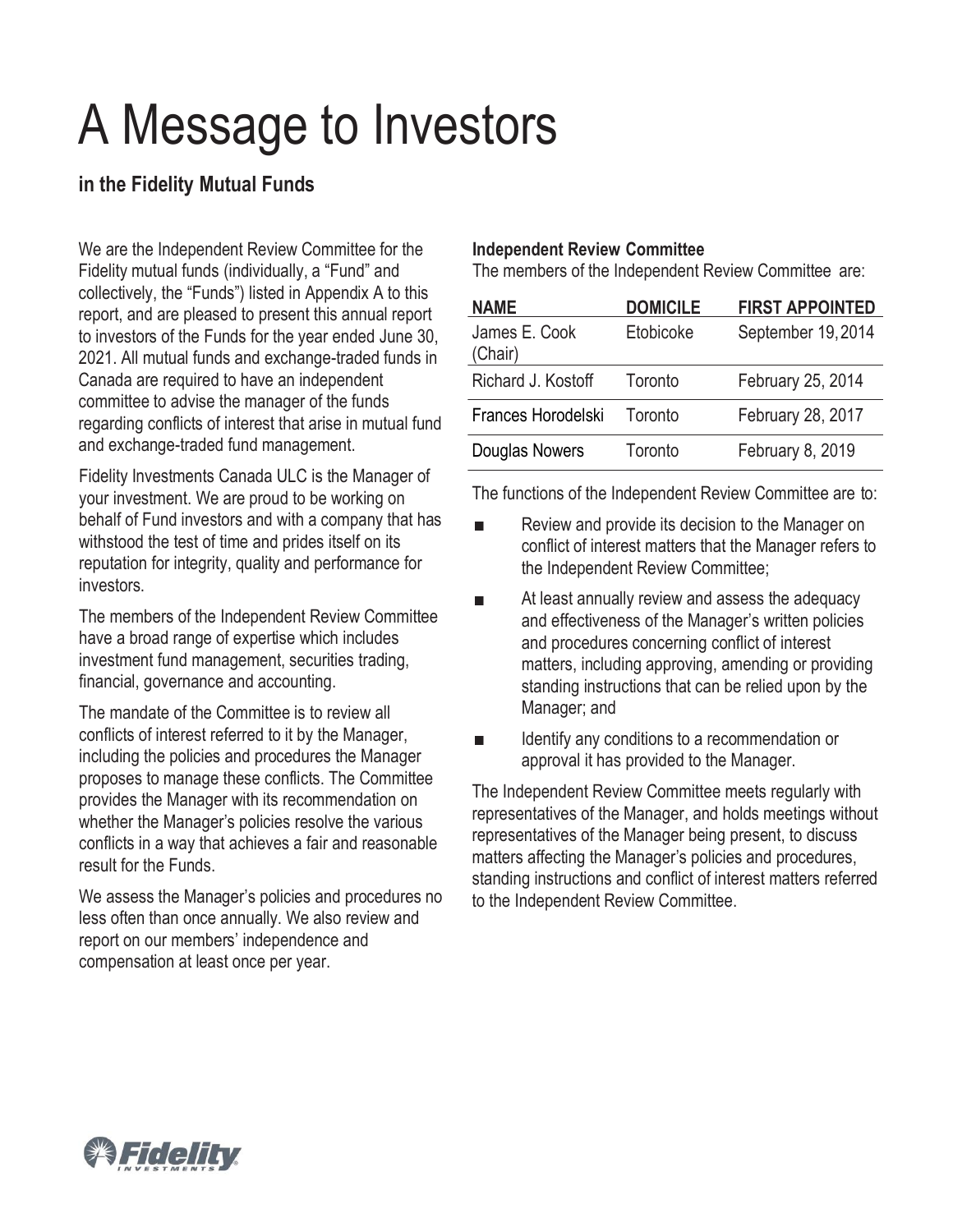During the year ended June 30, 2021, the Independent Review Committee held seven meetings with representatives of the Manager. At four of these meetings, the Independent Review Committee held a separate meeting at which representatives of the Manager were not present.

None of the members of the Independent Review Committee have any relationships which would compromise their independence with respect to the Funds.

## **Ownership of Securities**

The percentage of securities of each class or series of voting or equity securities beneficially owned directly or indirectly, in aggregate, by all members of the Independent Review Committee in any Fund does not exceed 0.01 percent.

None of the members of the Independent Review Committee beneficially own directly or indirectly any securities of the Manager.

The percentage of securities beneficially owned, directly or indirectly, in aggregate, by all members of the Independent Review Committee in any significant supplier to the Funds does not exceed 0.01 percent.

## **Compensation and Indemnities**

The aggregate compensation paid to the Independent Review Committee by all the mutual funds and exchangetraded funds managed by the Manager to which NI 81-107 *Independent Review Committee for Investment Funds* applies for the calendar year ended December 31, 2020 was \$283,750.00. The aggregate compensation paid to the Independent Review Committee by the Funds covered in this report during the year ended June 30, 2021 was \$79,588.48. This amount is allocated among the Funds shown in Appendix A based on each Fund's net assets. Please see the annual financial statements of each Fund for the amount paid by each Fund.

No indemnity amounts were paid to members of the Independent Review Committee by the Funds during the period.

The Manager set the initial compensation of the Independent Review Committee at the time of its initial appointment on February 23, 2007. At least annually, the Independent Review Committee reviews its compensation. In judging the appropriate level of compensation, the Independent Review Committee has considered, among other things:

- the number, size and complexity of the Funds;
- available information on the compensation of similar committees;
- workload;
- breadth and depth of the relevant experience of its members;
- the benefits accruing to the Funds as a result of its activity; and
- the opinion of the Manager.

Further to this review, on June 9, 2020, the Independent Review Committee approved an increase to its compensation. This is the first increase in the Independent Review Committee's compensation since June 4, 2015. The Independent Review Committee believes that the level of compensation of its members is appropriate.

## **Charter**

The Independent Review Committee has adopted and reviews on at least an annual basis, a written charter that includes its mandate, responsibilities and functions, and the policies and procedures it will follow when performing its functions.

## **Conflict of Interest Matters**

## *Policies and Procedures*

During the period the Independent Review Committee has reviewed, and, where appropriate, arranged for periodic reporting on each of the following conflict of interest matters referred to it by the Manager. Its objective has been to achieve a fair and reasonable result for the Funds. It has provided the Manager with standing instructions to apply the following policies in accordance with their terms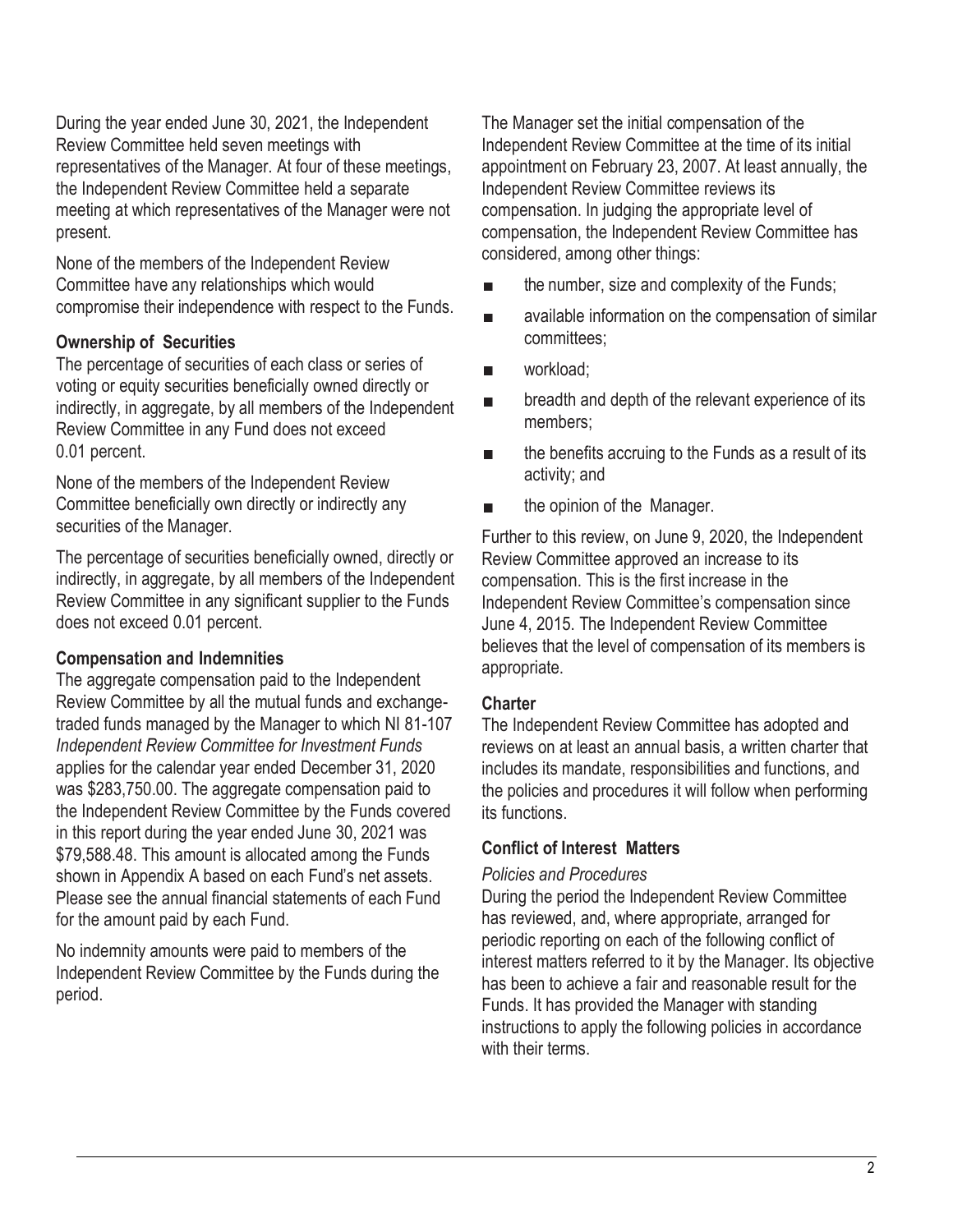|     | <b>POLICY</b>                                                  | <b>DESCRIPTION</b>                                                                                                                                                                                                                                                                                                                                                                            |  |
|-----|----------------------------------------------------------------|-----------------------------------------------------------------------------------------------------------------------------------------------------------------------------------------------------------------------------------------------------------------------------------------------------------------------------------------------------------------------------------------------|--|
| 1.  | Code of Ethics / Personal Investing                            | This policy governs the personal investing and other activities of employees of the Manager and<br>certain of its affiliates.                                                                                                                                                                                                                                                                 |  |
| 2.  | <b>Business Entertainment and</b><br><b>Workplace Gifts</b>    | This policy governs the provision and acceptance of gifts and business entertainment by<br>employees of the Manager and certain of its affiliates.                                                                                                                                                                                                                                            |  |
| 3.  | <b>Trade Allocation</b>                                        | This policy governs the allocation of trades of portfolio securities between Funds or client accounts<br>when more than one Fund or client account is buying or selling securities of a particular issuer at<br>the same time.                                                                                                                                                                |  |
| 4.  | Best Execution and Fair Trading                                | This policy addresses the quality of execution of trades of portfolio securities or foreign exchange<br>trades by brokers, including both 3 <sup>rd</sup> party brokers and brokers affiliated to the Manager, on behalf<br>of the Funds.                                                                                                                                                     |  |
| 5.  | <b>Commission Uses</b>                                         | The Manager places a large volume of orders to buy and sell portfolio securities on behalf of the<br>Funds. It has in place arrangements with the brokers that execute the trades whereby the Manager<br>may receive brokerage and research services or whereby the broker may rebate a portion of the<br>commissions paid by a Fund back to the Fund. This policy governs such arrangements. |  |
| 6.  | <b>Trade Error Correction</b>                                  | This policy governs the correction of errors made in executing trades of portfolio securities on<br>behalf of a Fund, including the resolution of errors taking place as the Funds seek to repatriate<br>foreign currencies to their working currency or hedge currency exposure.                                                                                                             |  |
| 7.  | Proxy Voting                                                   | The Funds own portfolio securities and therefore the right to vote proxies. This policy governs the<br>voting of proxies.                                                                                                                                                                                                                                                                     |  |
| 8.  | <b>Transfer Agency Error Correction</b>                        | This policy governs the correction of errors made in executing investor transactions in the securities<br>of a Fund.                                                                                                                                                                                                                                                                          |  |
| 9.  | NAV Calculation and Fair Value                                 | This policy governs the calculation of a Fund's net asset value per share (NAV), including situations<br>where market quotations for a portfolio security are not readily available or when market quotations<br>are unreliable, in which case the Manager will calculate the NAV using the fair value of that<br>security.                                                                   |  |
| 10. | <b>NAV Error Correction</b>                                    | This policy governs the correction of errors made in calculating a Fund's NAV.                                                                                                                                                                                                                                                                                                                |  |
| 11. | Short-Term Trading                                             | This policy governs the detection and prevention of active trading, which may be harmful to the<br>Funds.                                                                                                                                                                                                                                                                                     |  |
| 12. | <b>Substantial Security Holders</b>                            | This policy addresses potential conflicts of interest that may arise where a company becomes a<br>significant investor in a Fund and the Fund invests in that company or a company related to that<br>company.                                                                                                                                                                                |  |
| 13. | Side-by-side                                                   | This policy addresses the side-by-side management of different types of accounts, including<br>accounts that invest on a long-only basis - that is, buy securities - and accounts that may also<br>invest on a short basis - that is, sell securities that they don't own, in the hope of repurchasing<br>them later at a lower price.                                                        |  |
| 14. | Seed Capital Redemption                                        | The Manager is required to provide seed capital to new Funds. This policy governs the manner in<br>which the seed capital of a Fund may be redeemed by the Manager.                                                                                                                                                                                                                           |  |
| 15. | Large Investors                                                | This policy addresses the potential conflicts of interest that may arise where large institutional and<br>individual investors transact in the Funds.                                                                                                                                                                                                                                         |  |
| 16. | Fidelity Capital Structure Corp.<br><b>Dividend Allocation</b> | This policy governs the allocation of dividends by Fidelity Capital Structure Corp. to its investors.                                                                                                                                                                                                                                                                                         |  |
| 17. | Purchase of Securities Underwritten<br>by an Affiliate         | This policy governs investments by the Funds in a class of securities of an issuer during a<br>distribution (i.e., an offering), or within 60 days of a distribution, of those securities where an affiliate<br>of the Manager acts as an underwriter of the offering.                                                                                                                        |  |
| 18. | Disclosure of Portfolio Information                            | This policy governs the manner and timelines regarding the disclosure of Fund portfolio information.                                                                                                                                                                                                                                                                                          |  |
| 19. | Complaints                                                     | This policy governs the process for managing and resolving complaints received from investors in<br>the Funds.                                                                                                                                                                                                                                                                                |  |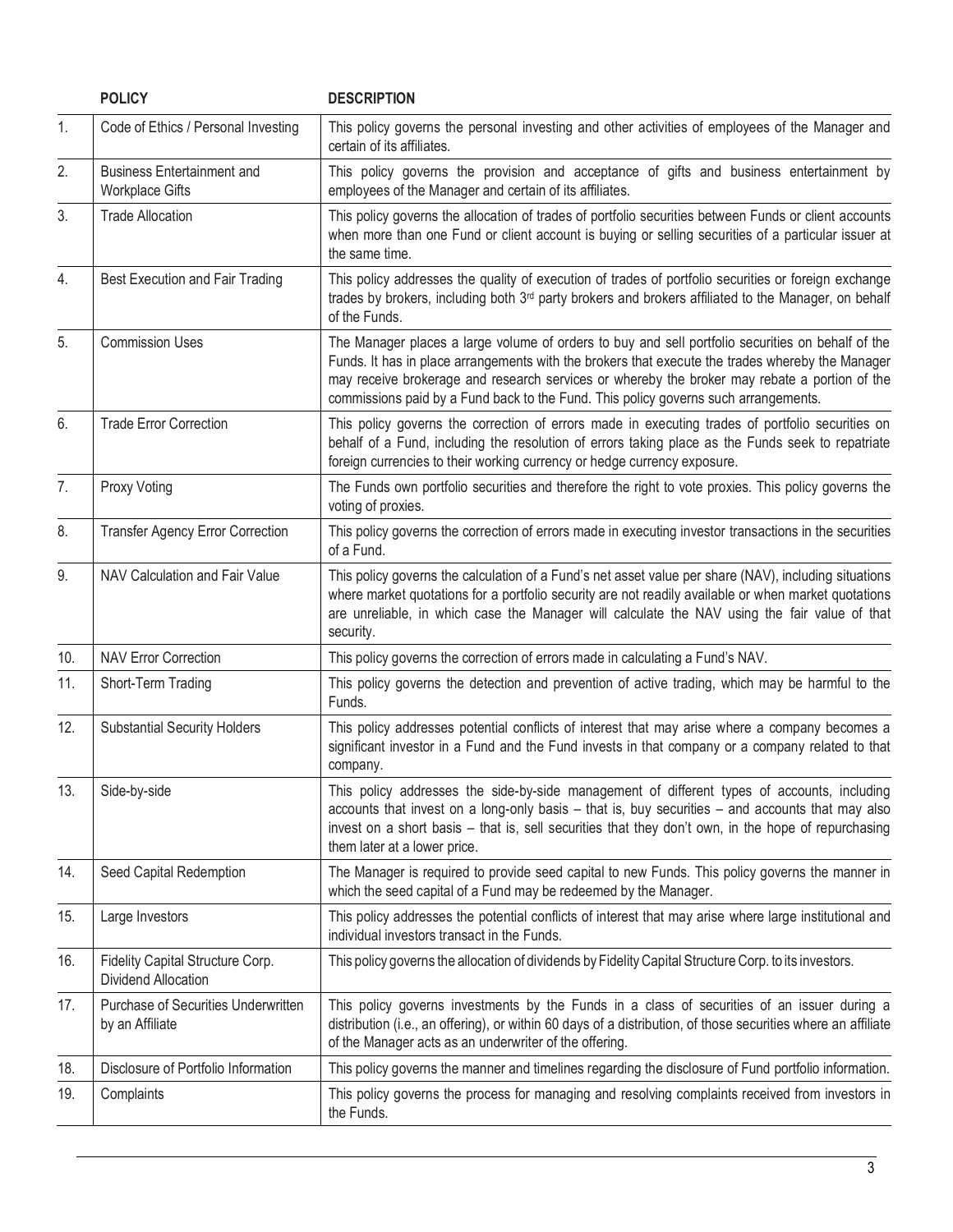|     | <b>POLICY</b>                                                                                                        | <b>DESCRIPTION</b>                                                                                                                                                                                                |  |
|-----|----------------------------------------------------------------------------------------------------------------------|-------------------------------------------------------------------------------------------------------------------------------------------------------------------------------------------------------------------|--|
| 20. | This policy governs the process for selecting and changing performance benchmarks of the Funds.<br><b>Benchmarks</b> |                                                                                                                                                                                                                   |  |
| 21. | Fund-of-Funds                                                                                                        | This policy governs the potential conflicts of interest that may arise where the Funds invest all or a<br>portion of their assets in units of its other mutual funds managed by the Manager.                      |  |
| 22. | In specie Transactions                                                                                               | This policy governs the process of transferring portfolio assets between the Funds, pooled funds and<br>managed accounts, all of which are managed or advised by the Manager.                                     |  |
| 23. | Fidelity Capital Structure Corp.<br>Income Tax                                                                       | This policy governs the allocation of any non-refundable income taxes of the Fidelity Capital Structure<br>Corp. to classes within the corporation.                                                               |  |
| 24. | <b>Co-Investing Conflicts</b>                                                                                        | This policy addresses potential conflicts of interest where a Fund may desire to invest in a company in<br>which another Fidelity entity wishes to make a simultaneous investment or has a pre-existing interest. |  |
| 25. | Fund Mergers                                                                                                         | This policy addresses potential conflicts of interest that may arise in fund mergers involving the Funds.                                                                                                         |  |
| 26. | Inter-fund Trades                                                                                                    | This policy addresses potential conflicts of interest that may arise in inter-fund trades involving the<br>Funds.                                                                                                 |  |

In December 2020, the merger of Fidelity Event Driven Opportunities Fund into Fidelity Canadian Opportunities Fund, to which the Independent Review Committee had provided a positive recommendation, was completed. Fidelity Event Driven Opportunities Fund was subsequently terminated.

### **Approvals**

The Independent Review Committee has provided approval for the Funds to invest in securities of significant investors in a Fund as long as the Manager follows the terms of the Substantial Security Holders Policy described above and reports quarterly to the Committee on compliance with the terms of the policy.

During the period, the Manager relied on the approval and standing instructions of the Independent Review Committee in order to engage in cross-trading (which is also related to interfund trading). Cross-trading occurs when a Fund purchases or sells portfolio securities from or to another Fund, a U.S. fund or a separately managed account, through a broker. These standing instructions require the Manager to act in accordance with the applicable policy, make period reports to the IRC and OSC and comply with conditions in the associated exemptive relief order.

## **Conclusion**

The Independent Review Committee receives periodic reports arising under the above-mentioned policies and procedures on conflict of interest matters for which it has provided standing instructions to the Manager.

During the period there were no conflict of interest matters referred to the Independent Review Committee by the Manager for which the Independent Review Committee did not give a positive recommendation and there was no instance when the Manager acted in a conflict of interest matter but did not meet a condition imposed by the Independent Review Committee in its recommendation or approval.

James E. Cook Chair September 14, 2021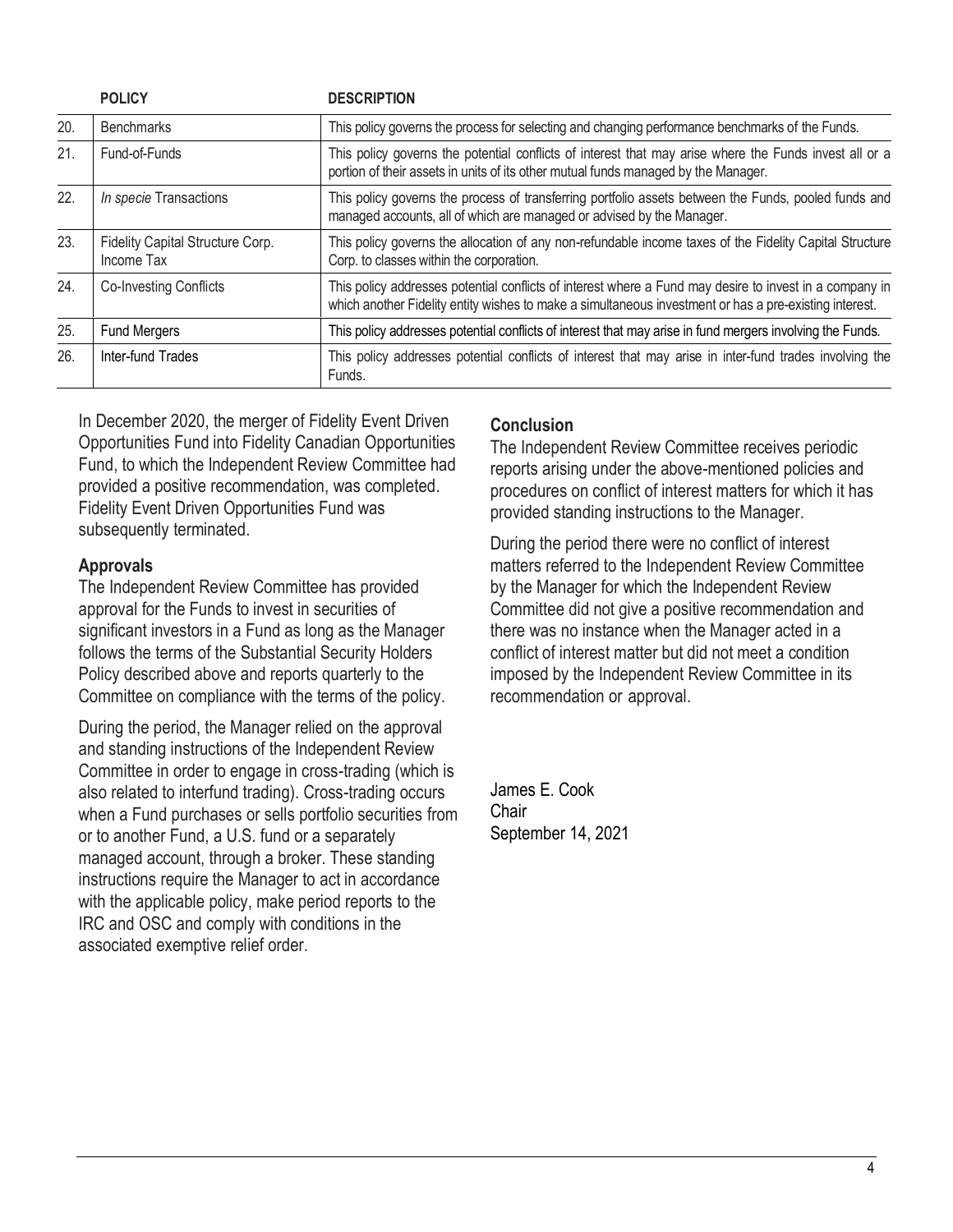# APPENDIX A Funds Covered By This Report



#### **Equity Funds**

#### *Canadian Equity Funds*

Fidelity Canadian Disciplined Equity® Fund Fidelity Canadian Growth Company Fund Fidelity Canadian Large Cap Fund Fidelity Canadian Opportunities Fund Fidelity Dividend Fund Fidelity Dividend Plus Fund Fidelity Greater Canada Fund Fidelity Special Situations Fund Fidelity True North® Fund Fidelity Canadian Core Equity Fund

#### *U.S. Equity Funds*

Fidelity American Disciplined Equity® Fund Fidelity American Equity Fund Fidelity American Equity Systematic Currency Hedged Fund Fidelity U.S. Focused Stock Fund Fidelity U.S. Focused Stock Systematic Currency Hedged Fund Fidelity Small Cap America Fund Fidelity Small Cap America Systematic Currency Hedged Fund Fidelity U.S. Dividend Fund Fidelity U.S. Dividend Currency Neutral Fund Fidelity U.S. Dividend Systematic Currency Hedged Fund Fidelity U.S. Dividend Registered Fund Fidelity U.S. All Cap Fund Fidelity Event Driven Opportunities Fund\* Fidelity Women's Leadership Fund Fidelity Women's Leadership Systematic Currency Hedged Fund Fidelity U.S. Core Equity Fund

#### *Global and International Equity Funds*

Fidelity Climate Leadership FundTM

#### **Asset Allocation and Balanced Funds**

#### *Canadian Asset Allocation and Balanced Funds*

Fidelity Canadian Asset Allocation Fund Fidelity Canadian Balanced Fund Fidelity Income Allocation Fund Fidelity Monthly Income Fund

#### *Global Asset Allocation and Balanced Funds*

Fidelity U.S. Monthly Income Fund Fidelity Climate Leadership Balanced Fund™

#### **Fidelity Managed Portfolios**

Fidelity Income Portfolio Fidelity Global Income Portfolio Fidelity Balanced Portfolio Fidelity Global Balanced Portfolio Fidelity Growth Portfolio Fidelity Global Growth Portfolio Fidelity Balanced Managed Risk Portfolio Fidelity Conservative Managed Risk Portfolio

#### **Fidelity ClearPath® Retirement Portfolios**

Fidelity ClearPath® 2005 Portfolio Fidelity ClearPath® 2010 Portfolio Fidelity ClearPath® 2015 Portfolio Fidelity ClearPath® 2020 Portfolio Fidelity ClearPath® 2025 Portfolio Fidelity ClearPath® 2030 Portfolio Fidelity ClearPath® 2035 Portfolio Fidelity ClearPath® 2040 Portfolio Fidelity ClearPath® 2045 Portfolio Fidelity ClearPath® 2050 Portfolio Fidelity ClearPath® 2055 Portfolio Fidelity ClearPath® 2060 Portfolio Fidelity ClearPath® Income Portfolio

#### **Fixed Income Funds**

#### *Canadian Fixed Income Funds*

Fidelity Canadian Bond Fund Fidelity Corporate Bond Fund Fidelity Canadian Money Market Fund Fidelity Canadian Short Term Bond Fund Fidelity Tactical Fixed Income Fund

#### *U.S. Fixed Income Funds*

Fidelity American High Yield Fund Fidelity American High Yield Currency Neutral Fund Fidelity U.S. Money Market Fund Fidelity Floating Rate High Income Fund

#### *Global Fixed Income Funds*

Fidelity Climate Leadership Bond FundTM

#### *Alternative Mutual Funds*

Fidelity Global Value Long/Short Fund Fidelity Long/Short Alternative Fund Fidelity Market Neutral Alternative Fund

#### **Fidelity® Private Investment Pools**

#### **Equity Pools**

Fidelity U.S. Dividend Private Pool

<sup>\*</sup> Merged into Fidelity Canadian Opportunities Fund.